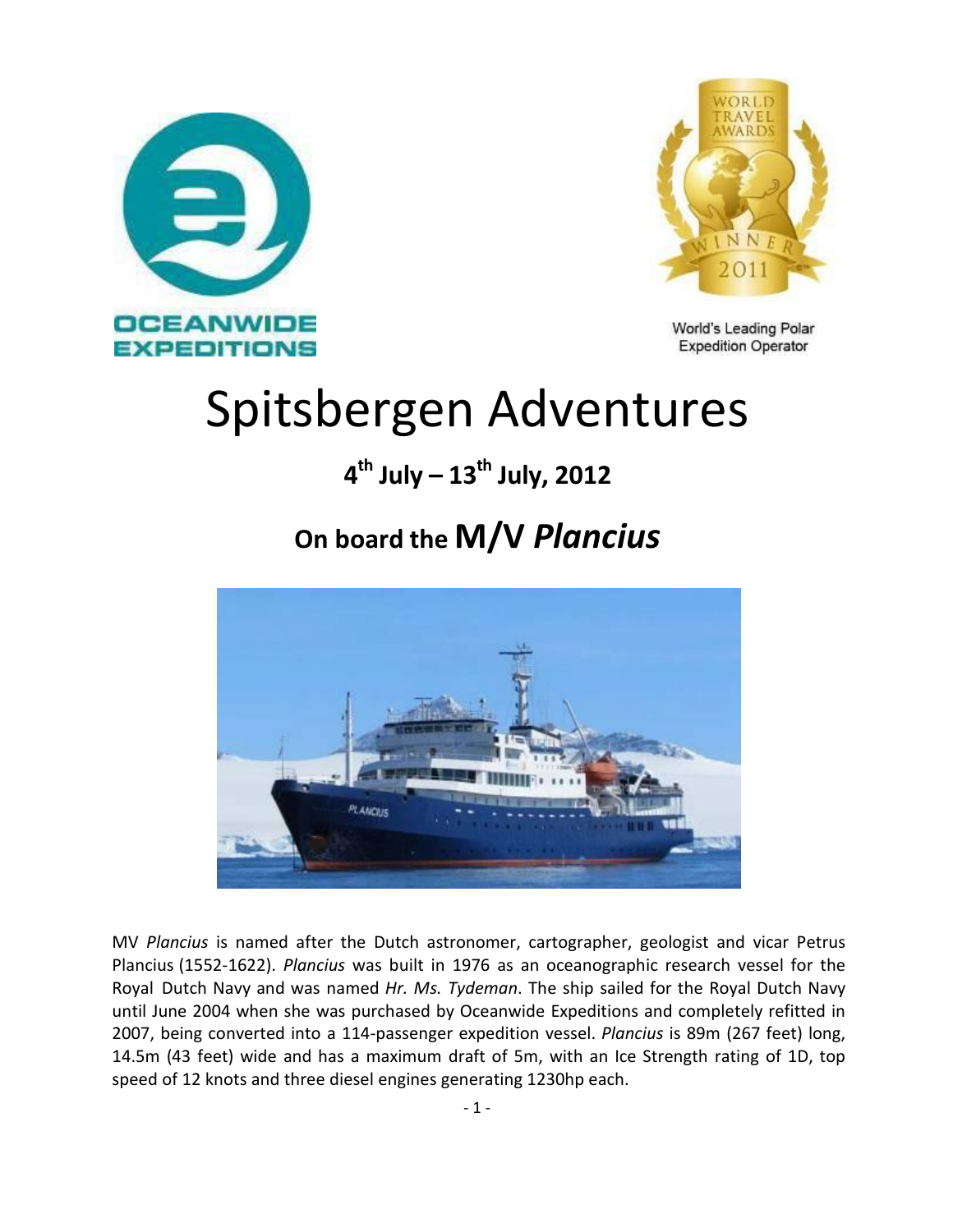#### With Captain Evgeny Levakov,

#### his International Crew of 35

#### AND

**Expedition Leader** – Delphine Aurès (France) **Assistant Expedition Leader –** Jim Mayer (Britain) **Guide & Lecturer** – JJ Apestegui (Costa Rica) **Guide & Lecturer** – Mick Brown (Ireland) **Guide & Lecturer** – Michelle van Dijk (The Netherlands) **Guide & Lecturer** – Christophe Gouraud (France) **Guide & Lecturer –** Shoshanah Jacobs (Canada) **Guide & Lecturer** – Raphaël Sané (France) **Dive Master** – Kelvin Murray (Scotland) **Dive Guide** – Erin McFadden (Scotland) **Dive Guide** – Jerry Sutton (Britain)

**Hotel Manager** – Alan Hogan (Canada) **Chief Steward** – Marck Warmenhoven (The Netherlands) **Head Chef** – Ralf Barthel (Germany) **Assistant Chef** – Mathias Schmitt (Germany) **Ship's Physician –** Tijmen Buddingh (The Netherlands)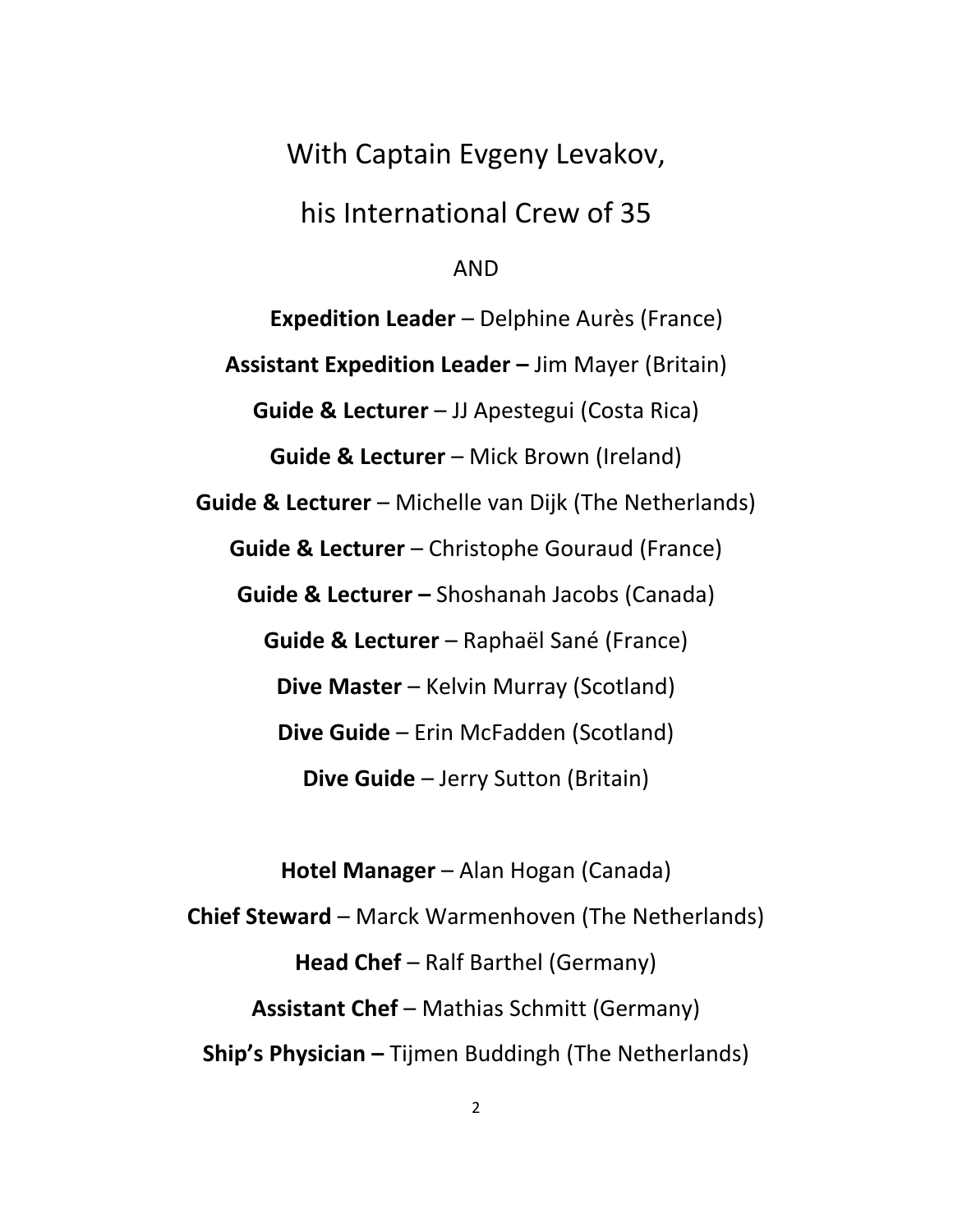## **Day 1: 4 th July 2012 Embarkation: Longyearbyen, Spitsbergen**

#### **GPS 16.00 Position: 78° 13.9'N, 015° 38.7'E Weather: Light wind, warm and sunny.**

Our adventure began as we climbed up the gangway from the pier in Longyearbyen. We embarked on *Plancius*, our comfortable floating home for the next nine days. The weather was so warm that Kelvin and Jim even had their shorts on!

Since Longyearbyen's foundation as a coal mining settlement in 1906 by John



Munro Longyear, it has been the start point for many historic and pioneering expeditions. As we cruised into the Isfjord we spotted several fulmars, black guillemots and terns.

We gathered together in the lounge for briefings and introductions. The lifeboat drill provided an opportunity for dressing up and getting to know each other as we huddled together like orange-breasted sea birds on the deck, peering into lifeboats.

The evening continued in safety with champagne and high hopes for a successful voyage. Expedition Leader Delphine Aurès proposed a toast to our expedition aboard *Plancius*.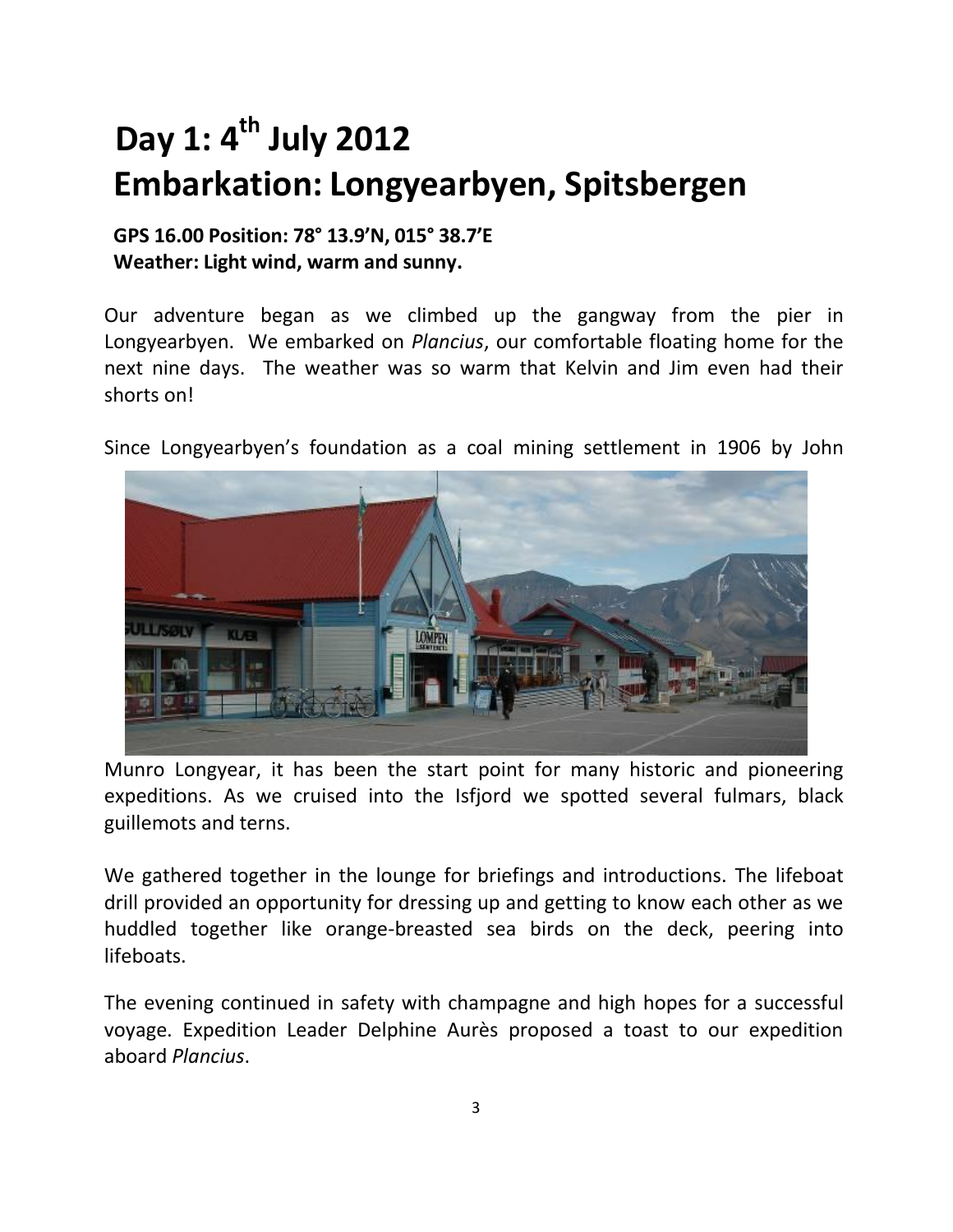After our first dinner on board, there was still plenty of daylight. Some retired to the bar or strolled on deck while others headed to their cabins to catch up on sleep, in preparation for our adventures ahead!

## **Day 2 – 5 th July 2012**

### **14th July Bukta, Blomstrandhalvøya & Ny Ålesund**

#### **GPS 10.00 Position: 79°07.7'N 011°49.1E Weather: Light air and overcast but mild – temperature high of 13°C.**



The first full day aboard Plancius was a busy one. The first half of the morning was spent going through a few briefings including the polar bear and dive briefings. But, having anchored close to the imposing body of ice that is the  $14^{\text{th}}$ Julybukta Glacier – the zodiacs were soon launched so that the more adventurous side of the voyage could begin.

As the zodiacs moved toward the stately front of the glacier we passed cliff edges peppered with Black guillemots. Atlantic puffins stood out amongst the Guillemots – their colourful beaks and quirky movements are inimitable. Reindeer, Barnacle geese, Snow buntings and Glaucous gulls were also spotted here. Kittiwakes and Fulmars could be seen cruising around the high mountain tops. The nutrients contained in the guano produced by these birds have helped to create a mountain side that is rich in green vegetation.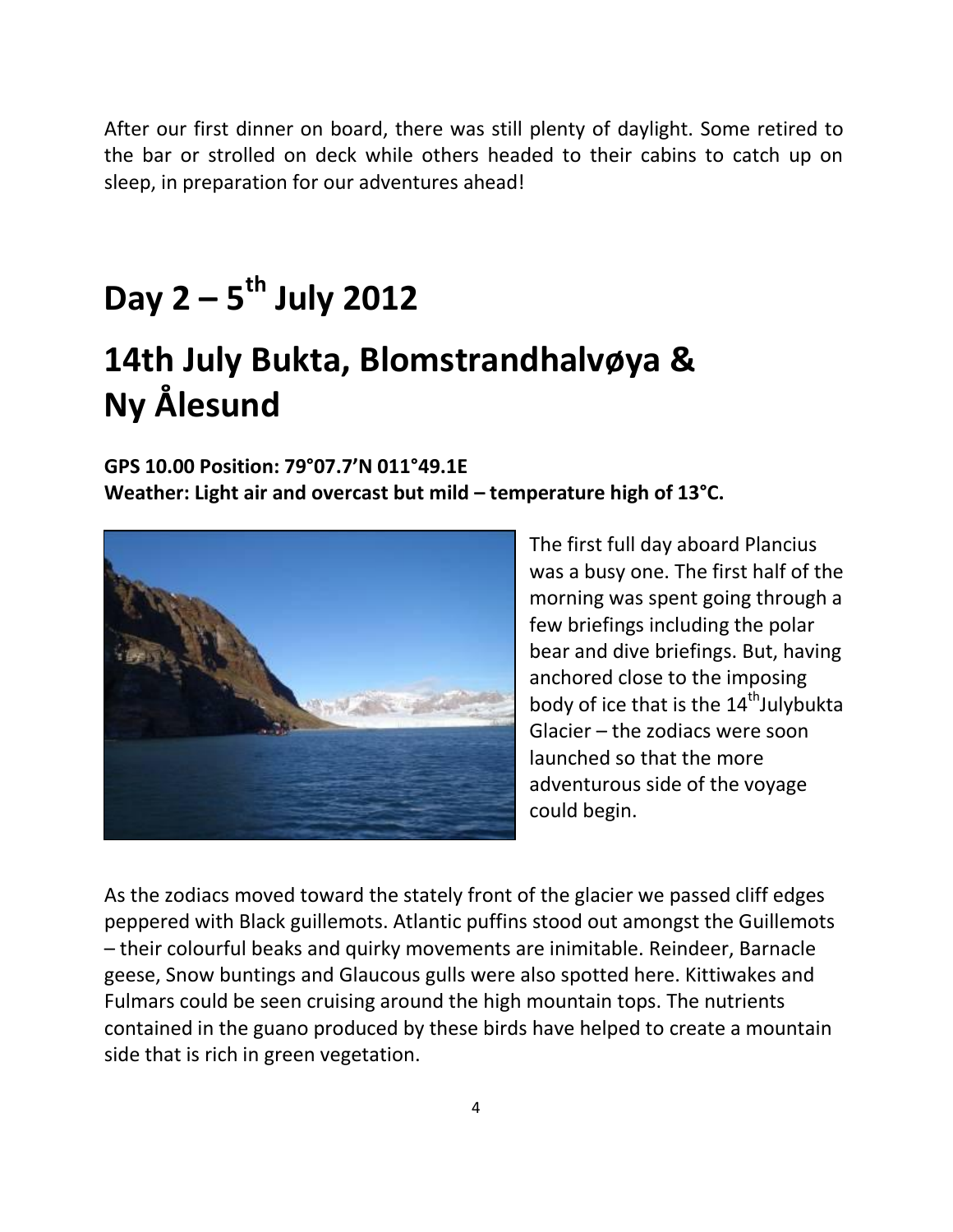

The water here appeared to be milky. This was due to the sediments contained within the glacier becoming suspended in the water as the glacier melts. At times you could hear the deep grumbles of the glacier as it made its way further down the mountain. The large mounds of dark grey sediment piled on the opposite side of shore are evidence of the destructive force of the glacier. These mounds are composed entirely of sediments that the glacier has eroded and abraded over thousands of years.

The day certainly didn't stop there. After lunch the next stop was Blomstrandhalvøya where we took in what remains of the old marble mining industry established back in 1910 by Ernest Mansfield. Unfortunately for him and his company, the Northern Exploration Company, this venture was never a great success due to the poor quality of the marble – it cracked easily in the extreme cold.

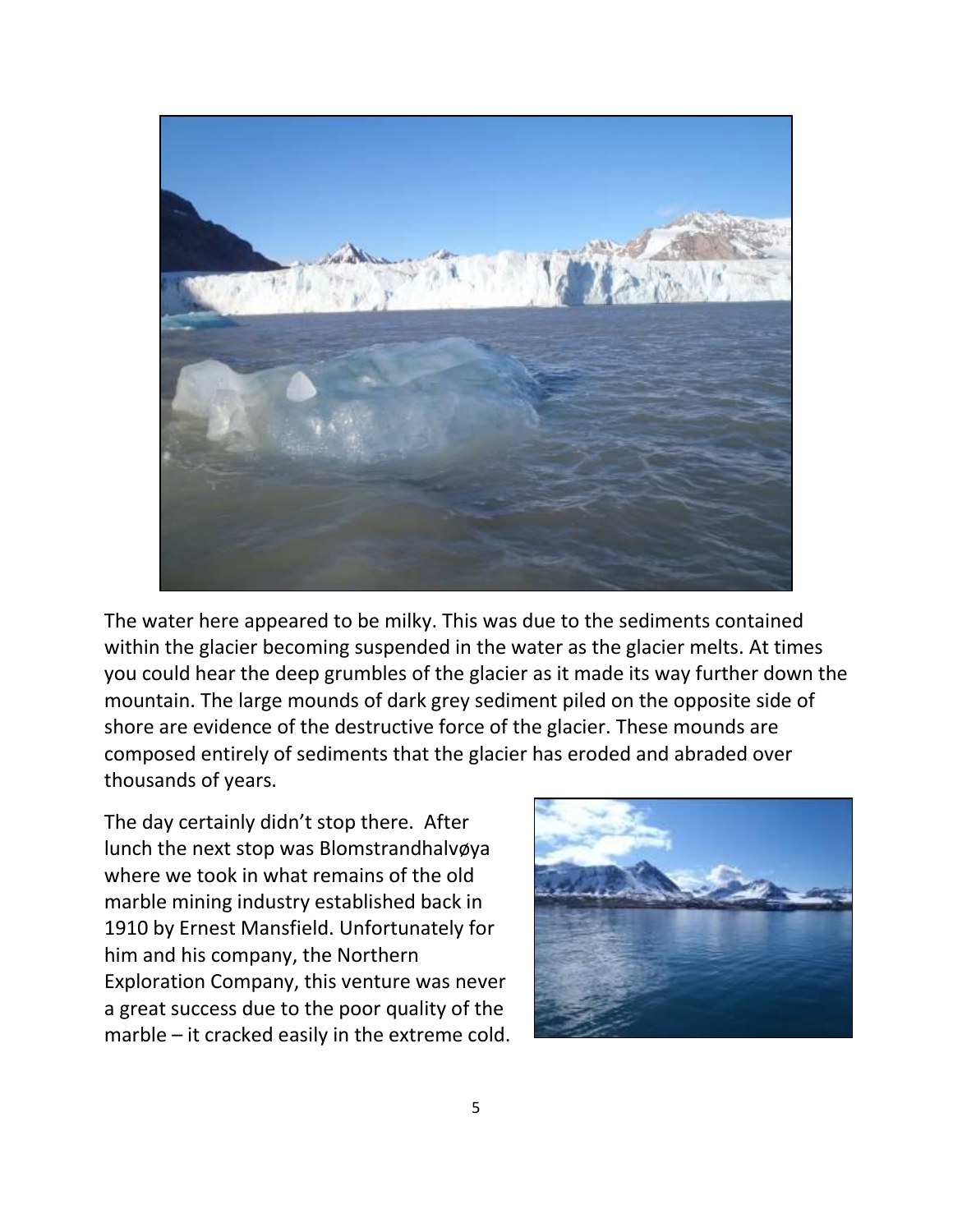Whilst others were walking ashore, the divers made their check-out dive – a chance to ensure their equipment and comfort level in the water is up to scratch. Diving here isn't for the faint hearted and it is crucial that our divers know themselves and can show us that they are ready and competent to dive in the Arctic.

Following on from the landing at Blomstrandhalvøya and the check-out dive the anchor was lifted. We moved the short distance across the water to the opposite shore where we would make another landing at the small settlement of Ny Ålesund.



Ny Ålesund has been an international research village since the 1960s. Scientific stations from a number of countries are found scattered throughout this small town the population of which is mainly comprised of scientists and researchers. While ashore people took the opportunity to send postcards from the world's most northerly post office and to stock up on souvenirs from the shop.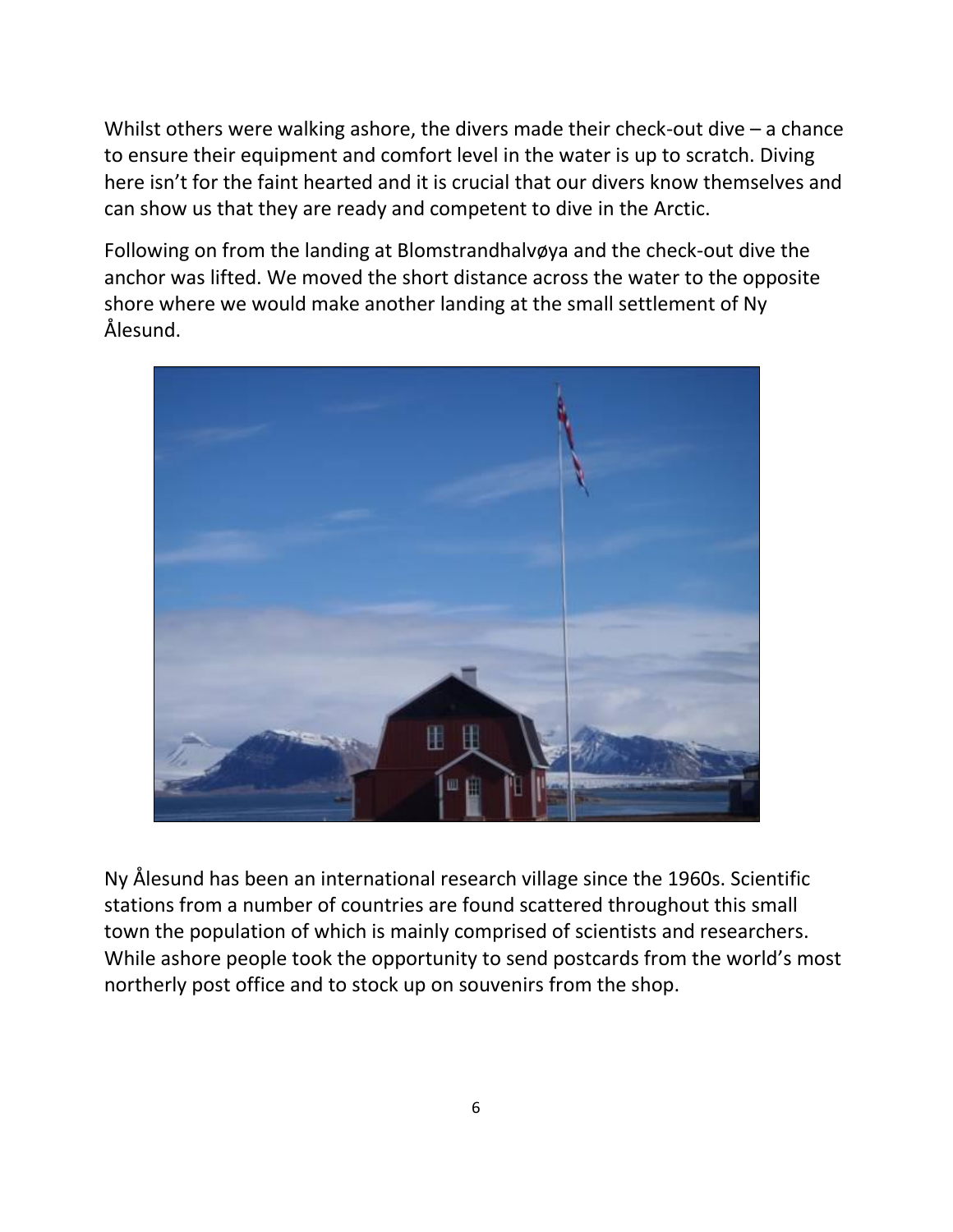## **Day 3 – 6 th July 2012 Woodfjorden to Monacobreen & beyond**

**GPS 08.00 Position: 79°36.9'N, 014°10.8'E**

**Weather: Sunny and calm, but clouding over and with increasing wind.**

This morning we woke to flat calm conditions in Woodfjorden, so named because of the amount of drift wood that can be found strewn along the shores here. The sea, being the colour of chocolate milk, quashed any thoughts of diving, so all activities were land based. Zodiacs swarmed to the beach, dispatching groups of nature lovers into the surrounding beaches and hillsides for a few hours of exploration.



The broken slopes here produce ideal conditions for a variety of indigenous plants including Arctic bell heather, Mountain avens, Yellow & White Whitlow grass, Purple & Drooping saxifrage and Woolly lousewort.



Closer to the beaches, well camouflaged Purple sand

pipers flitted around ,their plaintive calling echoing across the tundra as Ivory gulls passed overhead.

The Red throated diver was briefly heard, but soon drowned out by the calls of homo sapiens making use of the snow for a quick descent!

A lively Minke whale put on a show over lunch as *Plancius* sailed on towards the Andøyane islands and cloudy weather. Here, as the zodiacs were launched, winds in excess of 25 knots whipped up the seas as the skies blackened. 'Safety first' and, with some effort in the increasing swell of the waves, the zodiacs were recovered before the ship headed towards finer weather.

Mick gave a great overview of the birds of Svalbard in a lecture before our arrival at Monacobreen.

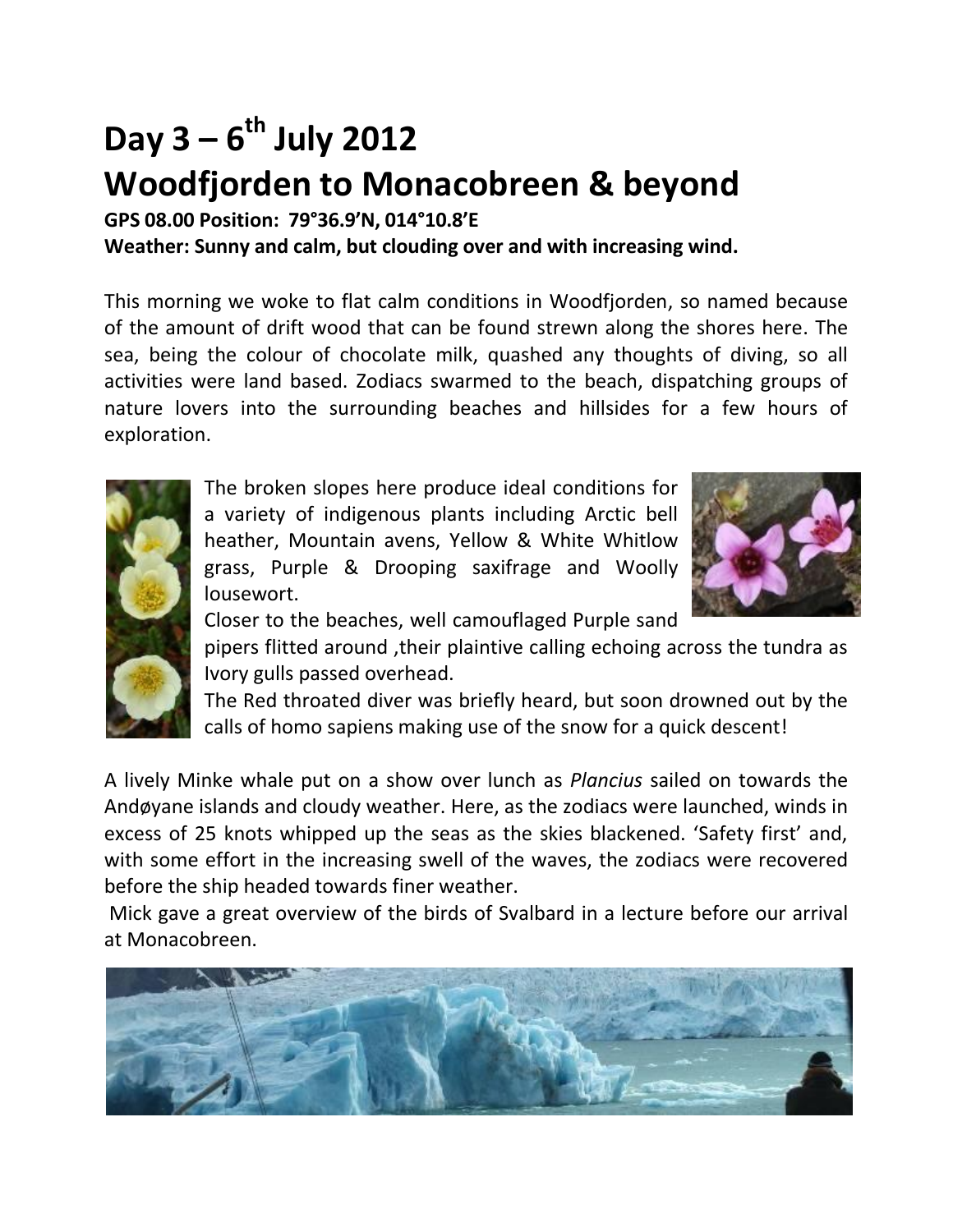Here the ship crept through uncharted waters and dodged sculpted bergs as spectacular views of the surrounding glaciers & mountains presented themselves through the broken clouds.

The day was ended on a historical note as Jim told the story of Christiane Ritter, one of the first women to live as a trapper on Spitsbergen. She over wintered in 1933- 34, with her husband and one other trapper. Christiane's book, *A Woman in the Polar Night,* is published in English and German. We passed the Ritter residence at Gråhuken as we sailed Northwards.



## **Day 4 – 7 th July 2012. Phippsøya on the Sjuøyane archipelago.**

#### **GPS 08.00 Position: 80° 40.35'N, 020° 75.77'E Weather: Foggy followed by clear and partly cloudy skies. Afternoon overcast.**

This morning's destination was the island of Phippsøya, part of the archipelago known as the Sjuøyane (Norwegian for "Seven Islands"). The morning started with a scouting party going ashore, as usual, in order to secure the landing area before we began shuttling passengers.

The report came back that there were no bears within sight. There were the usual hikes planned for the morning. The idea was to go for a short walk across the saddle in order to look at a group of Walrus that were hauled out on the beach. We then split into several groups hiking to different destinations. The divers went for a dip near the point separating the two bays.

Once we got to the other side of the saddle, we formed a thin line, with a guide on each end, and walked slowly abreast the edge of the beach towards the slumbering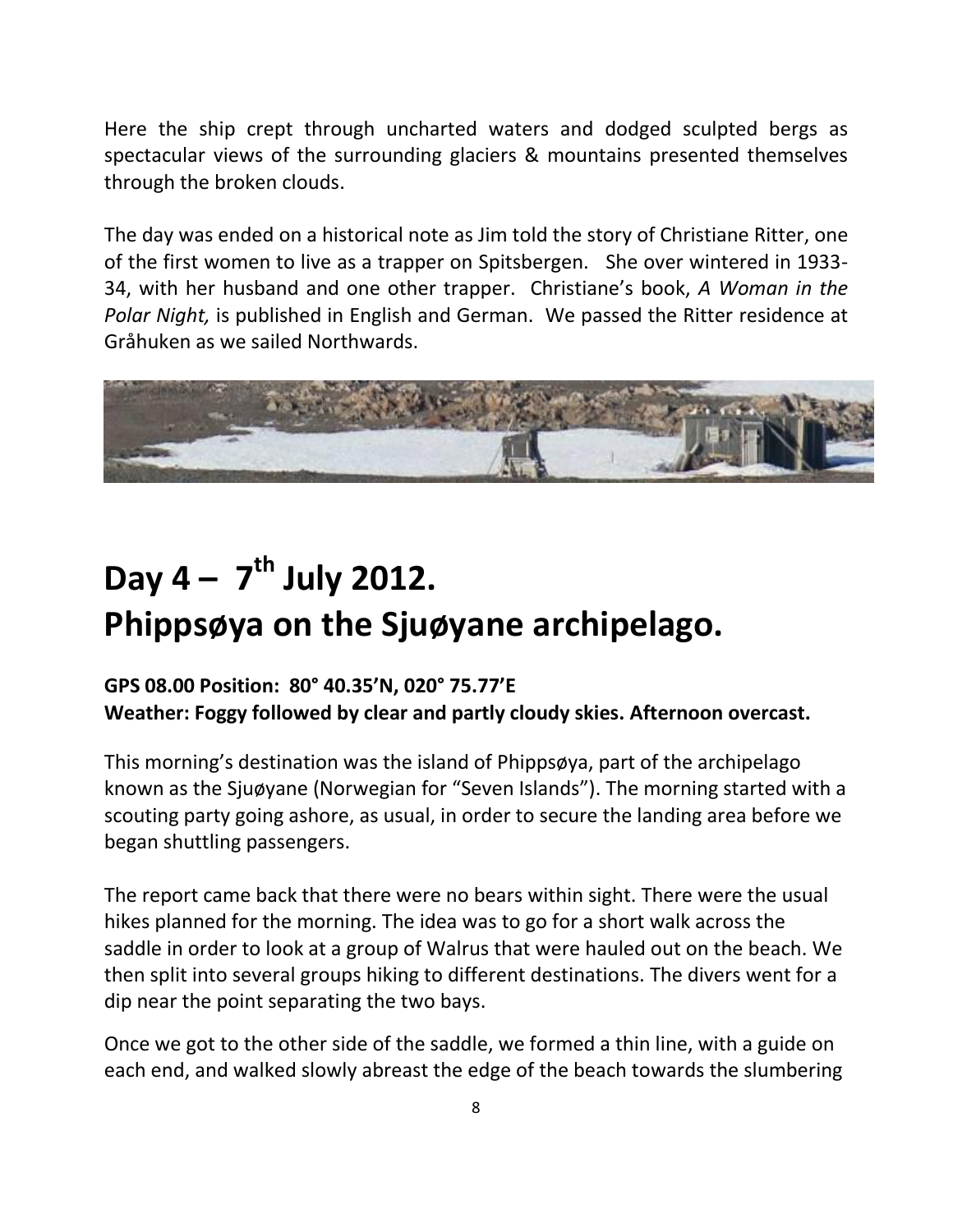walrus, which looked like so many sacs of blubber, except these had some nice long ivory tusks. This technique, if well used, allows us to get within the acceptable distance to the walrus without stressing them unnecessarily. There was a group of about half a dozen males laying on the beach, and a couple of animals moving slowly among the ice that had accumulated in the bay, brought there by the winds of the last couple of days.

While one group visited the Walrus the others walked slowly along looking at the lichen-covered rocks or at the birds in an icy pond just beyond the landing beach, including Arctic terns, the ever-present Eider ducks, and Parasitic jaegers (Arctic skuas).



In the meantime, as the morning progressed, the fog disappeared and it became a sunny day, with patches of blue sky, and some groups went hiking for longer, while others just rambled about covering a small distance but poking around at anything of interest.

The morning landing ended just after mid-day and the *Plancius* heaved anchor and made her way into northern waters. During the afternoon, Raphaël gave a lecture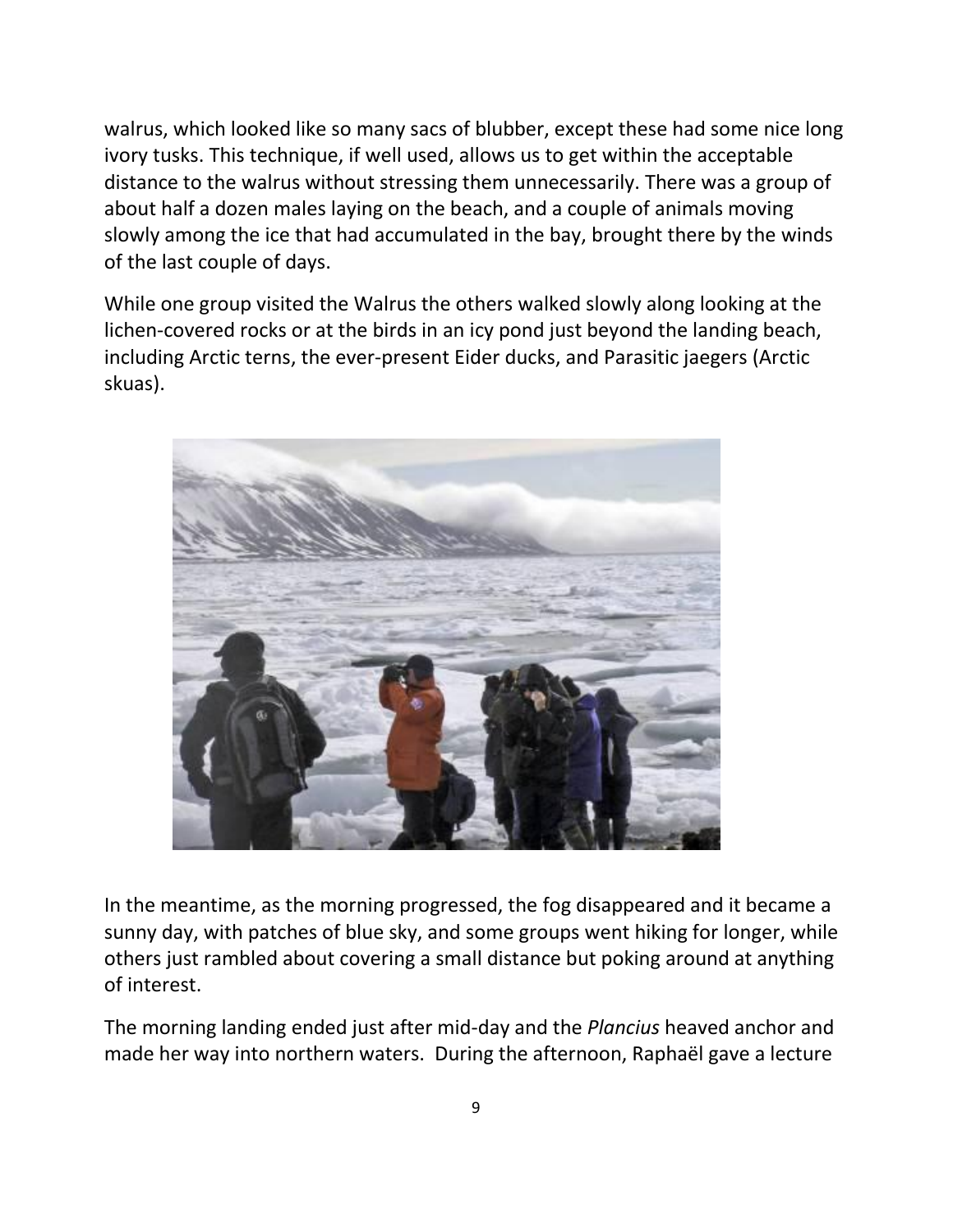on the different types of ice while the *Plancius* sailed north looking for the edge of the polar pack ice. Soon word came over the PA system that we had made it there.

We all went out to the open decks, as the ship slowly approached and made her way along, breaking through the thin layer of summer sea ice while the naturalists and many eager passengers looked along the floes in hopes of spotting wildlife, especially of the four-legged kind. In the meantime, Ivory gulls flew around us, curiously checking out the ship.

Where the relatively "warmer" water from the Gull Stream meets the cold ice edge, the little humidity present in the atmosphere condenses, creating fog. The ship broke through the pack ice leaving a trail of open water that would soon enough would close up behind us.

Around 1900, the announcement was made that we had reached our furthest north for the journey, at 81° 27' North, and we all gathered on the open deck behind the bridge for a toast to the Captain and to the fine weather, which had made this achievement possible.

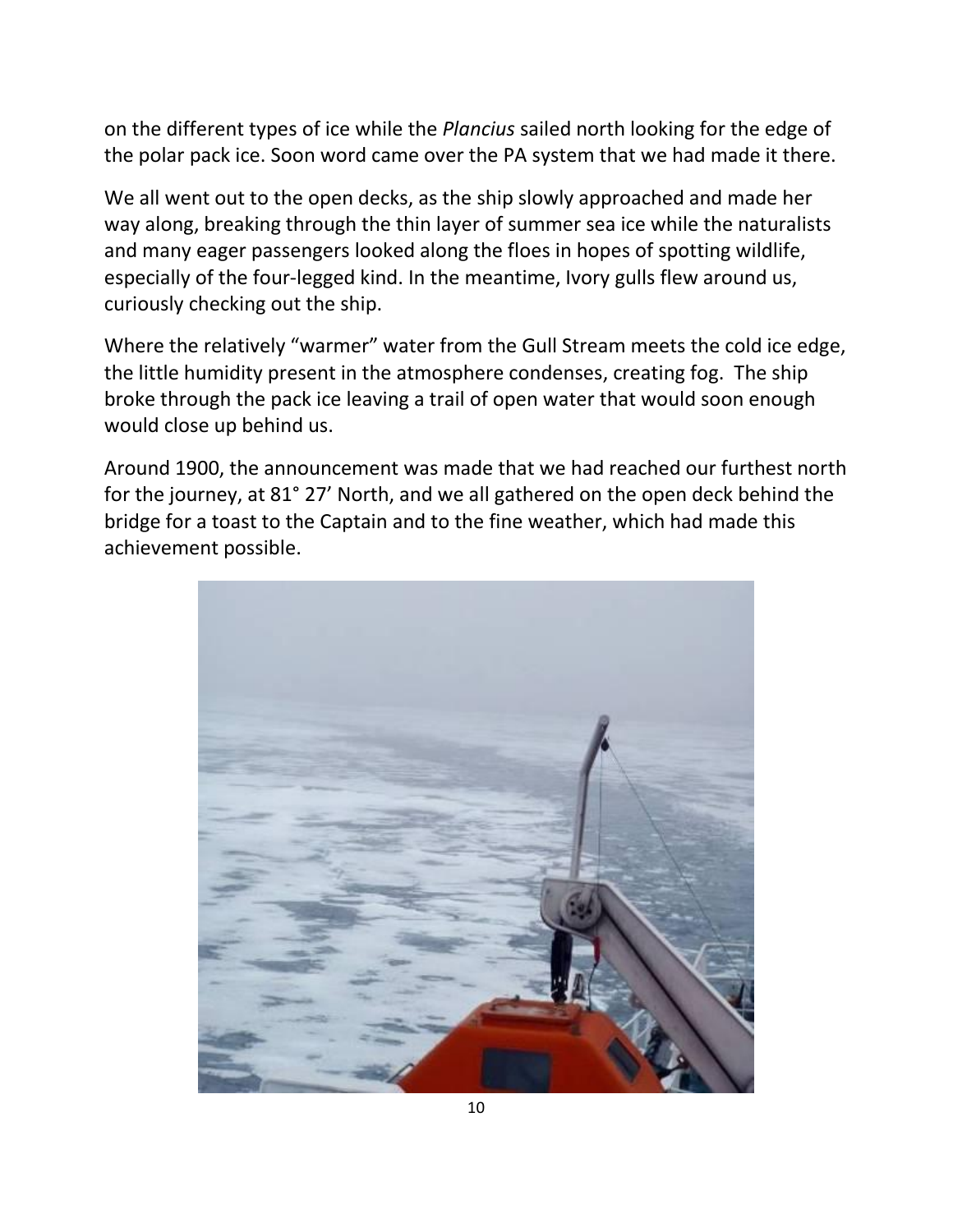## **Day 5 – 8 th July 2012 Alkefjellet & Torellneset**

**GPS 08.00 Position: 79°52.5'N 017°52.6'E Weather: Cloudy with a cold north easterly wind & showers of sleet!**



At 7.45 Delphine woke us up and welcomed us to another beautiful day in the Arctic.

After a delicious breakfast with Brussels waffles it was Shoshanah's turn to tell about Brünnich's guillemots. What at first sight looked like an Arctic penguin, showed to be a very special creature with its own place in Shoshanah's heart.

By half past ten we were ready to

take a look ourselves and with zodiacs we made a cruise along the bird cliffs at Alkefjellet. Thousands of Brünnich's guillemots were flying around or sitting on an egg at the edge of the cliffs. Very impressive to see, hear and smell. As we knew from Shoshanah's talk, they don't build a nest, so there is nothing to keep the egg from falling. Just the shape of the egg. Sometimes when an egg rolls off the female has to lay another egg. This takes a lot of energy.

Our dive team brought up an egg from below the surface for us to have a look at: it was then returned to the deep.

It takes about 32 days to incubate the egg, and the chick will stay 21 days at the cliff. Then it jumps down and the father will follow it until it can fly. But falling off is not the only danger that needs to be survived. There are Glaucous gulls and Arctic foxes that want to feed their own babies too.

After lunch JJ gave us an introduction to marine mammals. He told us that the word walrus comes from the old Norse 'Ross Hval' which means 'horse whale'.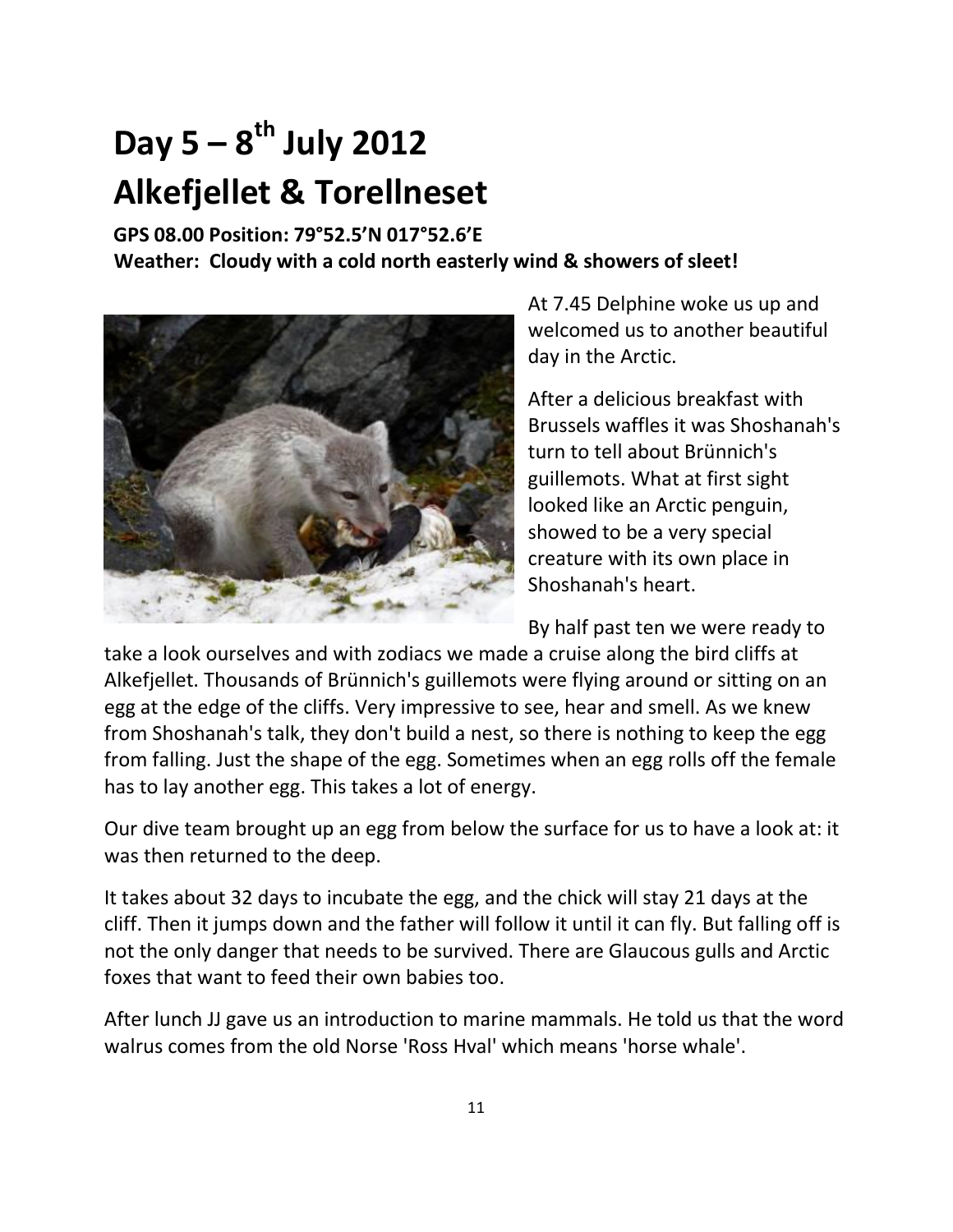In the meantime the ship had sailed to Torellneset, a place that is known for Polar bears and Walrus. After the area was scanned, no Polar bears were found so we could get a look at the Walrus! They were very cooperative, performing a complete show. But of course after spending the morning in the zodiacs, we had to stretch our legs and the long hike almost made it to the Vestfonna glacier.

Back on *Plancius* pork & veal were served and Delphine announced a surprise for around 21h.



She had asked the Captain to sail along Bråsvellbreen, a part of Austfonna, Europe's second largest icecap. The total length of the ice cliff is nearly 190 Km which makes it the longest glacier front in the northern hemisphere!

Looking back, it was a cold but intense and impressive day.

## **Day 6 – 9 th July 2012**

### **Freemansundet**

#### **GPS 08.00 Position: 78° 30'N, 022° 50'E Weather: Overcast, with increasing North Easterly winds gusting to 30 knots!**

Throughout the night we sailed southward and occasionally the sound of ice scraping along the hull could be heard. At 06.00 we entered the remains of the winter pack ice in Freemansundet. Soon afterwards we had our first bear 300 meters ahead of the ship. The young male bear was curious but nervous too and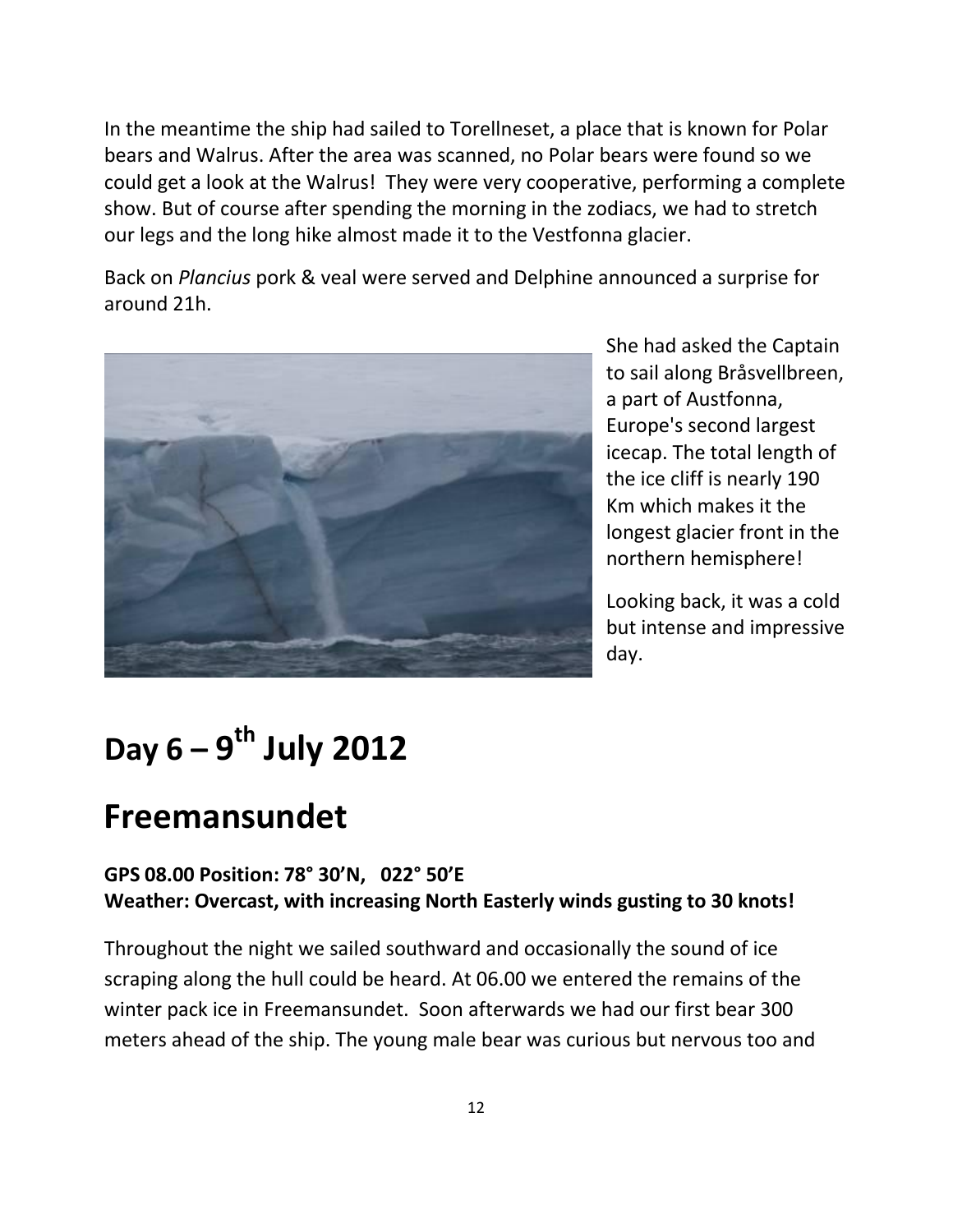although he wanted to check us out, he kept moving away so we left him to his foraging.



We continued westwards along the sound between Barentsøya and Edgeøya moving through the one meter thick ice with ease. More bears appeared on the ice, each one moving in search of seals. A mother with her first year cub was also spotted on the ice. The cub really wanted to play with the ship but it's protective mum kept calling it away and they then moved onto the land.

The plan was to move across to Barentsøya and go ashore to hike and visit a Kittiwake gull colony. This soon changed when we saw two more bears on shore. By lunchtime we had a total of eight bears. We watched as the latest one slowly stalked a Harp seal before rushing at it, ending in a spectacular but unsuccessful leap. Throughout lunch we maintained the same position, as did the bear; but bears can remain in the same position awaiting their prey for hours and hours, and we had a schedule to keep if we wanted to make it around the islands.

*Plancius* repositioned and were all set for a landing at Sundnesset. A zodiac was prepared and so was the wind. It blasted across the sound and preventing any attempt to launch the scout boat. If the operation had gone ahead we would no doubt have been stranded on shore for many hours! Instead of landing it was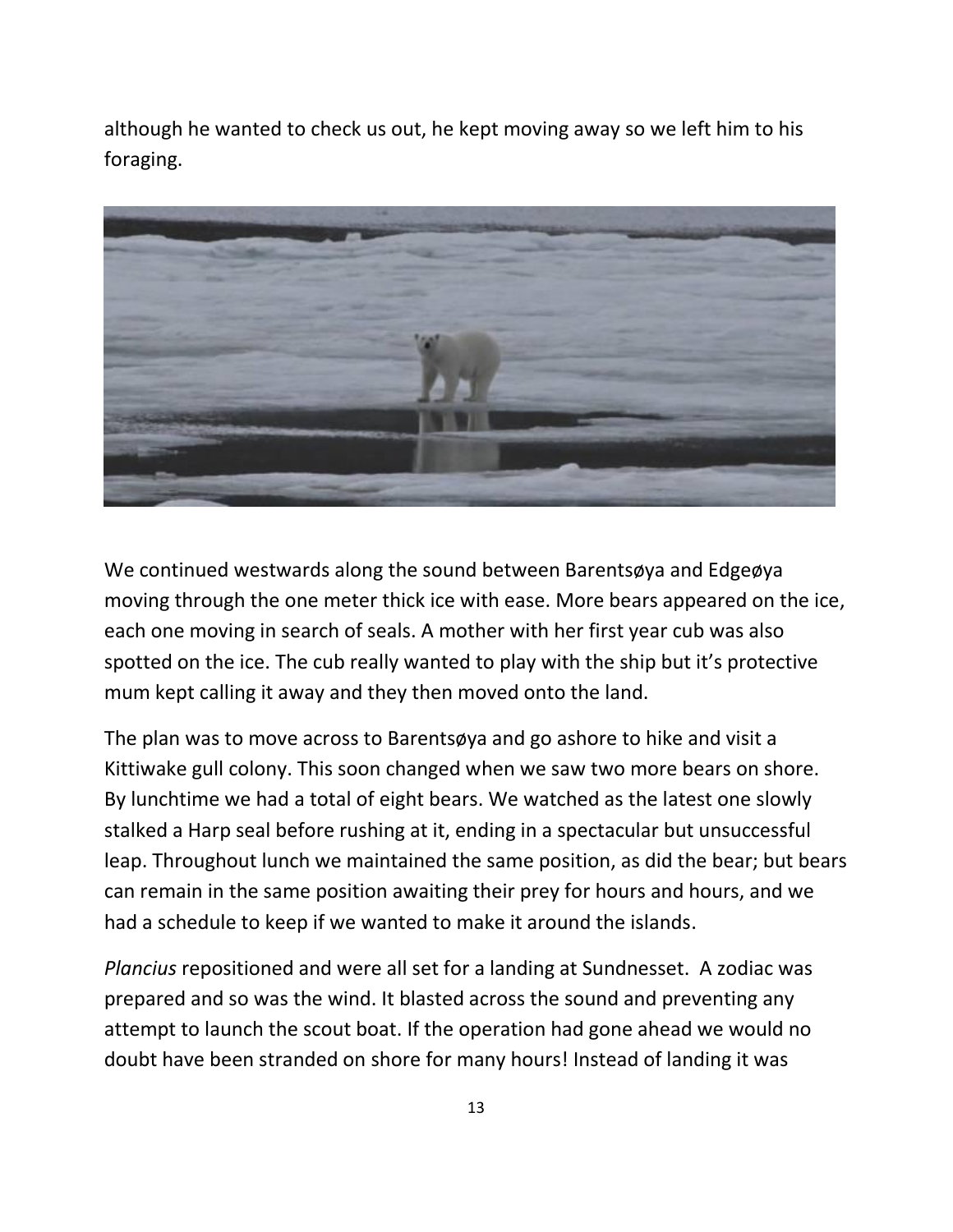decided to have an afternoon of lectures on board. Michelle told us all about the ways in which Arctic plants have adapted to the harsh conditions imposed by the Arctic climate.

This was followed by Delphine whose talk covered the Polar bear, its evolution, adaptation and the challenges it now faces if it is to survive in this rapidly changing environment. Recap was followed by an indoor BBQ in the gaily decorated dining room with music and excellent food prepared by the ever cheerful galley and dining room staff.

A total of 11 bears were sighted today and this was a record for all of the expedition staff in any one day!

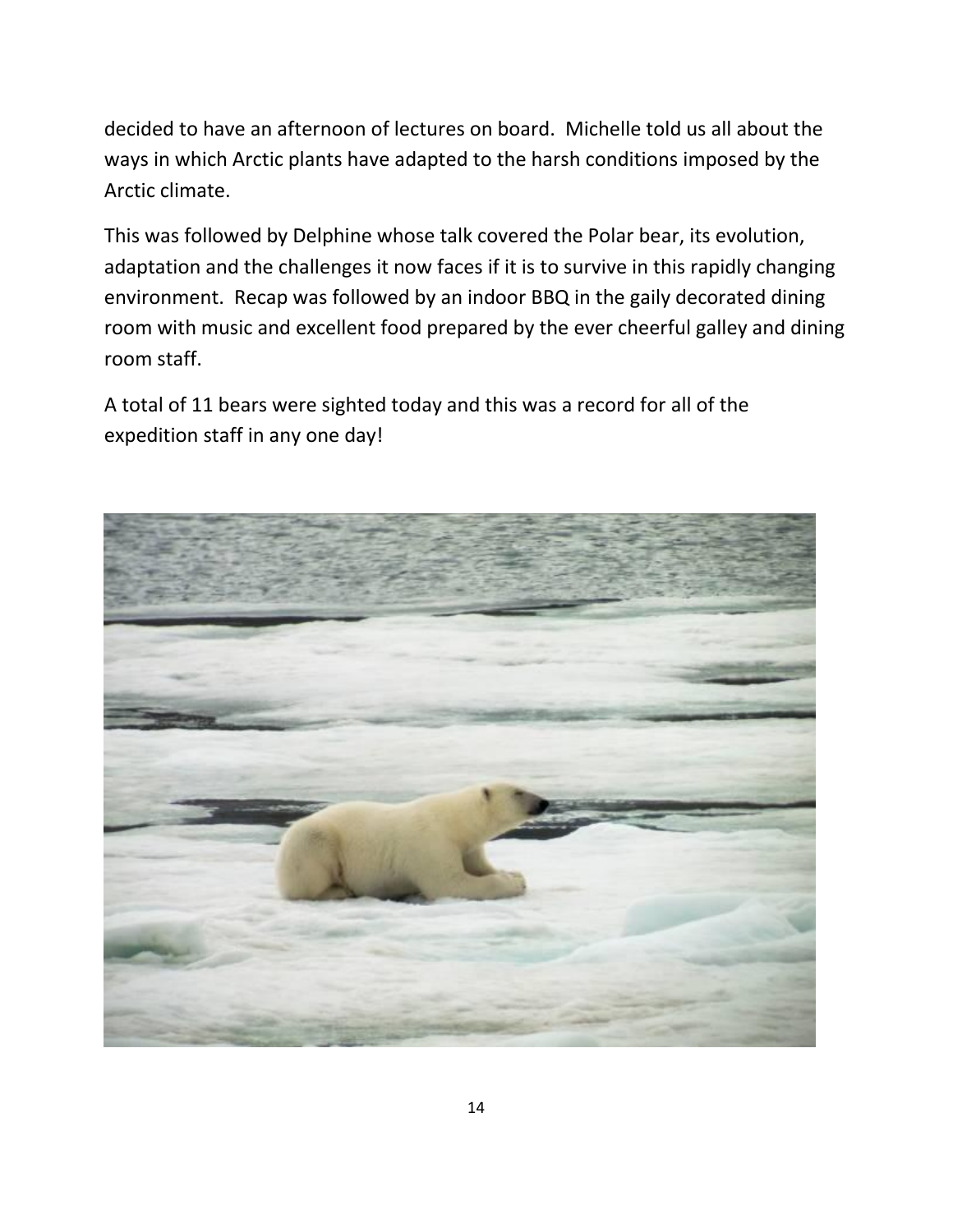## **Day 7 – 10th July 2012 Sundneset & Dolerittneset**

#### **GPS 08.50 Position: 78°11.09'N 021°02.5'E Weather: overcast, north-easterly wind.**

The day started at 7:15 with Delphine's morning call. As usual the restaurant opened 15 minutes later for the breakfast. As soon as we finished our cup of tea or coffee, two polar bears were sighted ashore. They had a rest in the tundra not far from our scheduled landing site, which make the disembarkation something a little bit tricky! Moreover, the wind speed began to increase, rendering things even worse. Hence Delphine' decision to move the ship "just around the corner", to the other side of the Sundneset peninsula. After a short navigation, we were able to anchor in a more sheltered place and to set up an acceptable distance between us and the bears.



Around 9:00, a zodiac with four guides left the ship to the western part of Sundneset on Barentsøya. After having thoroughly checked the landing area from various vantage points, they gave to Delphine the green light to proceed to disembarkation. Once ashore, we had the opportunity to have a little walk in the

tundra toward a hut –called "Würzburger Hütte"–, which was used by German scientists between 1959 and 1967 (they studied geomorphology). Many bird species were wandering around: Pink-footed geese and Barnacle geese on a small pond, Long-tailed ducks and Common eiders at sea, Snow bunting and Purple sandpiper in the tundra, etc. Our neighbours the polar bears remained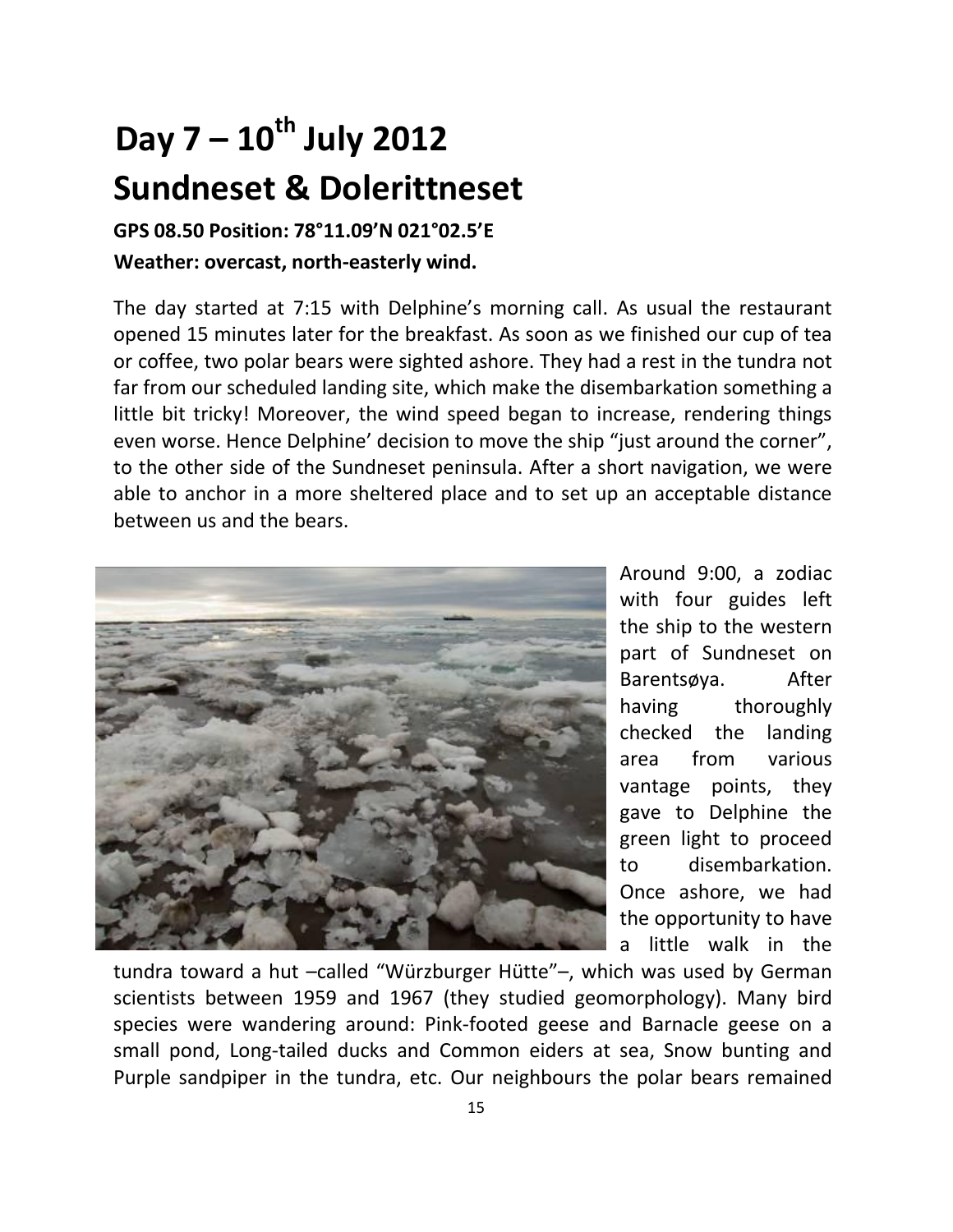slumbering throughout the time we spent ashore.

Then we came back onboard the *Plancius*, ready for a well-deserved lunch. Meanwhile, the ship started to head for Kapp Lee on Edgeøya. By 15:00, we were able to have our second landing of the day at Dolerittneset, 5km south of Kapp Lee. Here lies a small bay that has some protection against swell, perfect for zodiac operations. The landscape is a mixture of many representative Svalbard features, such as elevated plateau, steep cliffs, gentle slopes, nice tundra (with reindeer peacefully grazing on it), small ponds, etc.

This place is also well known for its historical value, as Jim told us on the field. It hosts the foundations of a hut, and brick fragments that indicated it had been used by for Pomors (people coming from the White Sea region of Russia). The Pomor ovens were made up with brick, whereas Scandinavian trappers metal ovens. Further north is a walrus graveyard, that is to say a field of bones and skulls (without the tusks of course) coming from animals that were slaughtered for oil, ivory and leather.

We spent a delightful couple of hours in this nice place before returning onboard the vessel.

19:00: recap' time! Jim explained us the difference between 'Svalbard' (the name of the archipelago) and 'Spitsbergen' (the name of the main island), pointing out that the term 'Svalbard' is a recent invention. Then Michelle took over with the spectacular movie made at Ny Ålesund by a friend of hers showing a successful polar bear attack upon a seal. Then came Raphaël, with an incredible story about the descent of the Barnacle geese chicks, which have not yet learnt to fly, from the steep cliff were they hatched. And finally, Mick concluded with a funny story about the fate of hypothetical cruise ship passengers from different nationalities (generally a women and two men...) marooned on a remote island!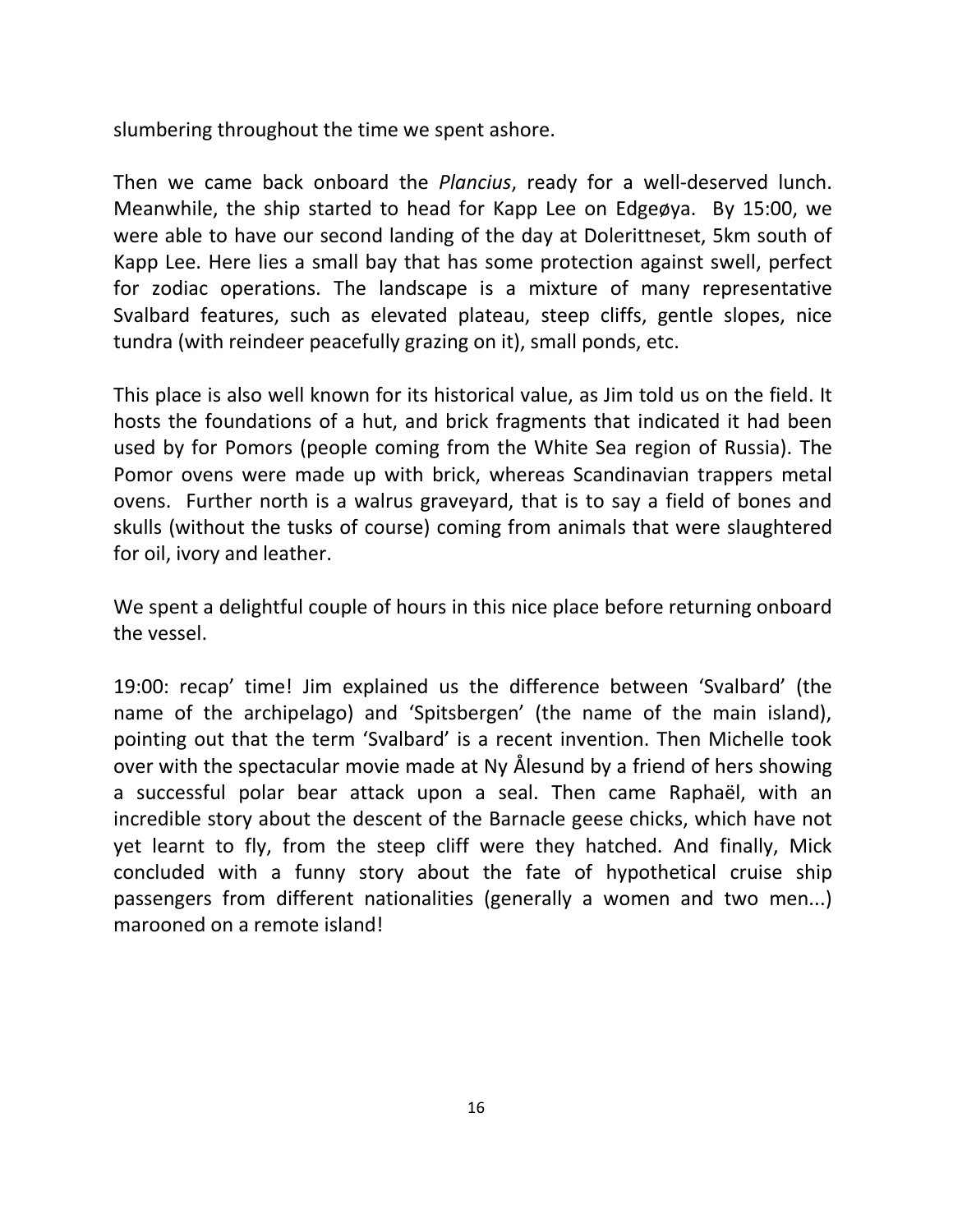### **Day 8 – 11th July 2012 Gåshamna and Bugerbukta**

#### **GPS 08.00 Position: 76°55.6'N 015°49.9'E Weather: Calm, cloudy, 3°C at breakfast and warming up.**

This morning we awoke to still conditions! Another perfect day here in the far north. Breakfast was quick as already the anchor had begun to sound as it was lowered into the depths. We anchored off of Gåshamna, a popular landing site for trappers, whalers, and scientists throughout the ages. One good site is good for all!

Some of us went for a long, fast and difficult walk up the slope to get a better view of the fjord while others meandered along the beach identifying whale bones and the remains of huts. A nesting pair of skuas kept an eye on us irrespective of our activities, and the Snow buntings could be heard by all. We learned about whaling and the history of scientific research and we imagined what it would have been like to live here, right here, on this very beach.



Back on board the ship repositioned to Brepollen, just across the way, into a region with beautiful glaciers and many small icebergs. What a treat it was to explore this area from the comfort of the ship as we poked our bow into these fjords.

Michelle told the story of the whaling life here in Svalbard and filled us with interesting facts from both the whalers' and the hunters' point of view. Indeed things were busier back then and life was certainly more difficult.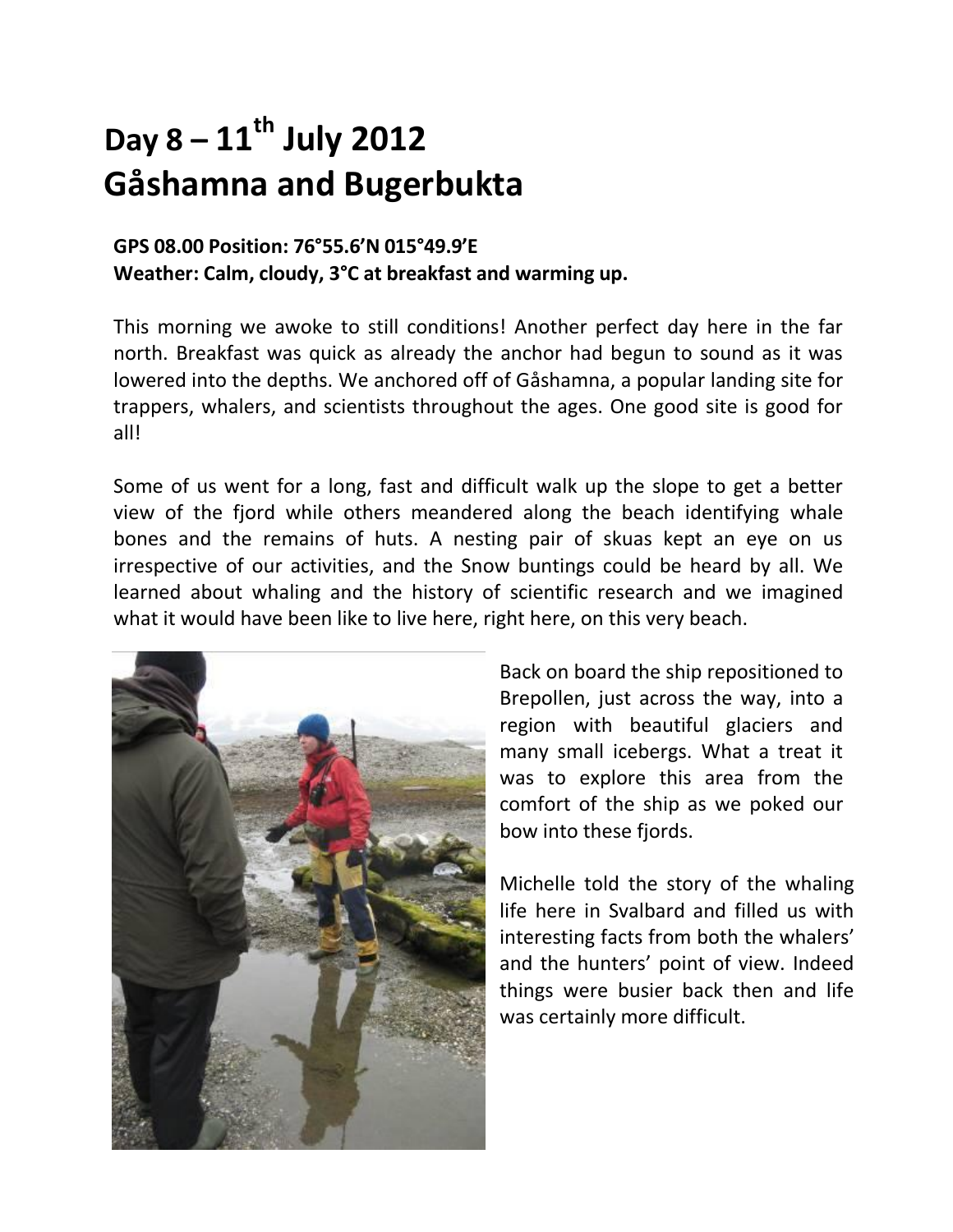Then it was time to get a better view of the glaciers and we all piled into our zodiacs and were whisked away in search of ice in Bugerbukta! We found all sorts of pieces of all shapes and sizes floating in front of the glacier and we even witnessed the creation of new icebergs with a large calving that occurred nearby! The birds were bathing throughout the bay and a lonely bearded seal rested quietly upon an ice floe. Surely there could not have been a better way to round off a day... except for, perhaps, the delicious hot chocolate with warming rum that Hotel manager Alan and Bartender Rosi served up upon our return!

## **Day 9 – 12th July 2012 Bellsund**

**GPS 08.00 Position: 77°43.2'N, 014°19.4'E Weather: A little overcast but calm seas, 7°C**



A calm morning allowed us to land on the north side of Bellsund for a little bit of birding and a little bit of history. The birds we stalked were the Little auks. These birds nest in colonies inside the crevices of the rocky slope of Ingeborgfjellet. These small birds are currently facing a challenge as the seas where they find food are warming up. The increase in temperature has changed the distribution of copepods, the shrimp-like creatures on which they feed.

The Little auks were visible standing on the rocks close to their nest until another polar resident arrived: the Arctic fox. The fox preys on birds such as the auks; naturally they became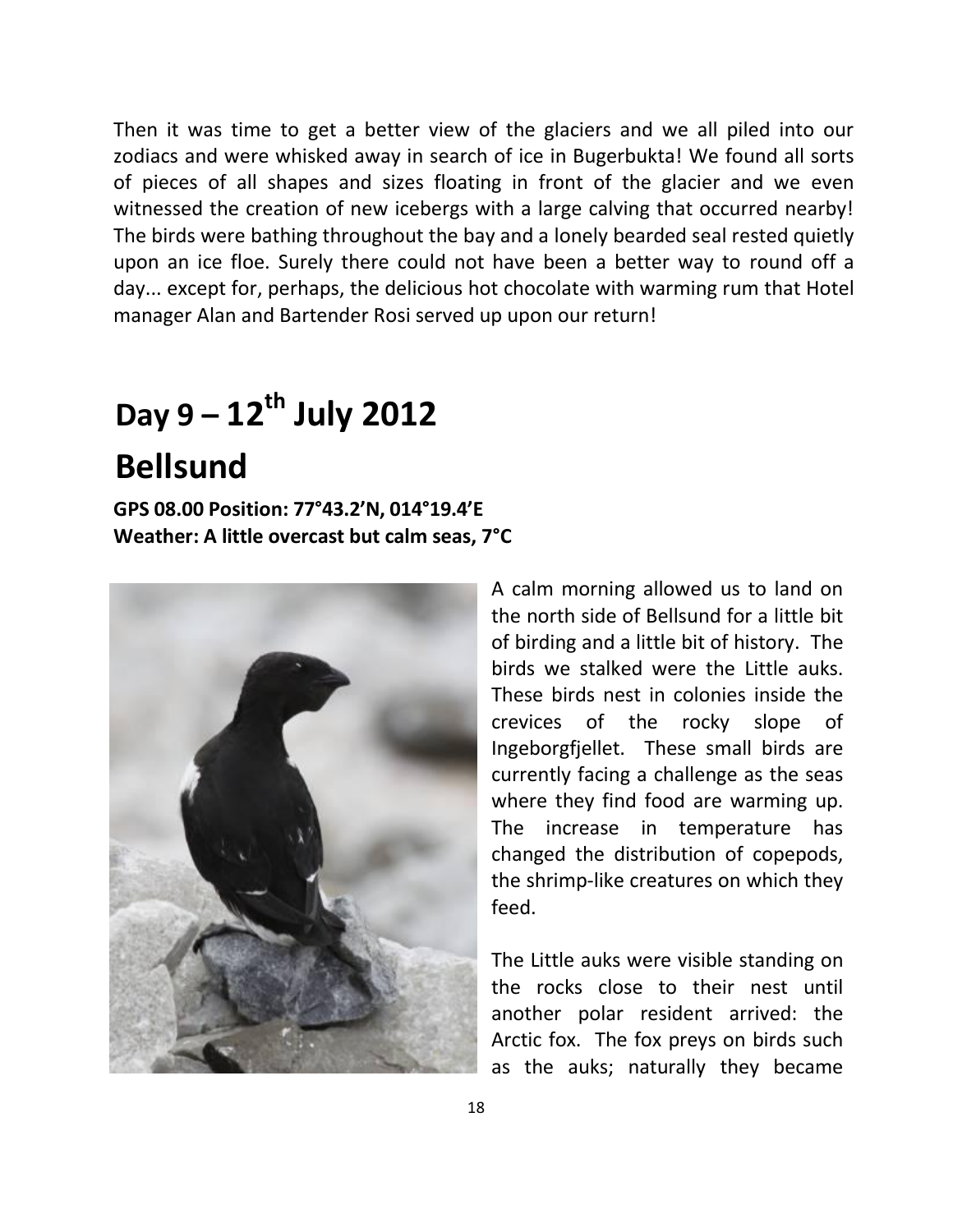nervous and withdrew. But we were able to observe the bushy-tailed hunter. In addition, there were many Svalbard reindeer to be seen many were happy to come close as we sat still.

Near-by are several cabins built by an English company, the NEC, between 1910-1920. This is the same ill-fated organisation that attempted to quarry marble in Ny London. They had no more success in their quest for gold and coal here, but the cabins are in good order and are regularly used by the population from near-by Longyearbyen for recreation.



Our afternoon landing gave us a chance to enjoy for the last time the feel and smell of a tundra landscape. It is the peak of summer and the flowers at Midterhuken were in full bloom; a small flock of King eiders fly past as we returned to the ship. A perfect finale to the voyage!

*Plancius* heaved anchor for one last time and turned her bows to the north. It was only a short voyage to Isfjord and Longyearbyen, and a short night's sleep for many. We said our goodbyes in the sunshine in the middle of the night as passengers left for the 4am flight home.